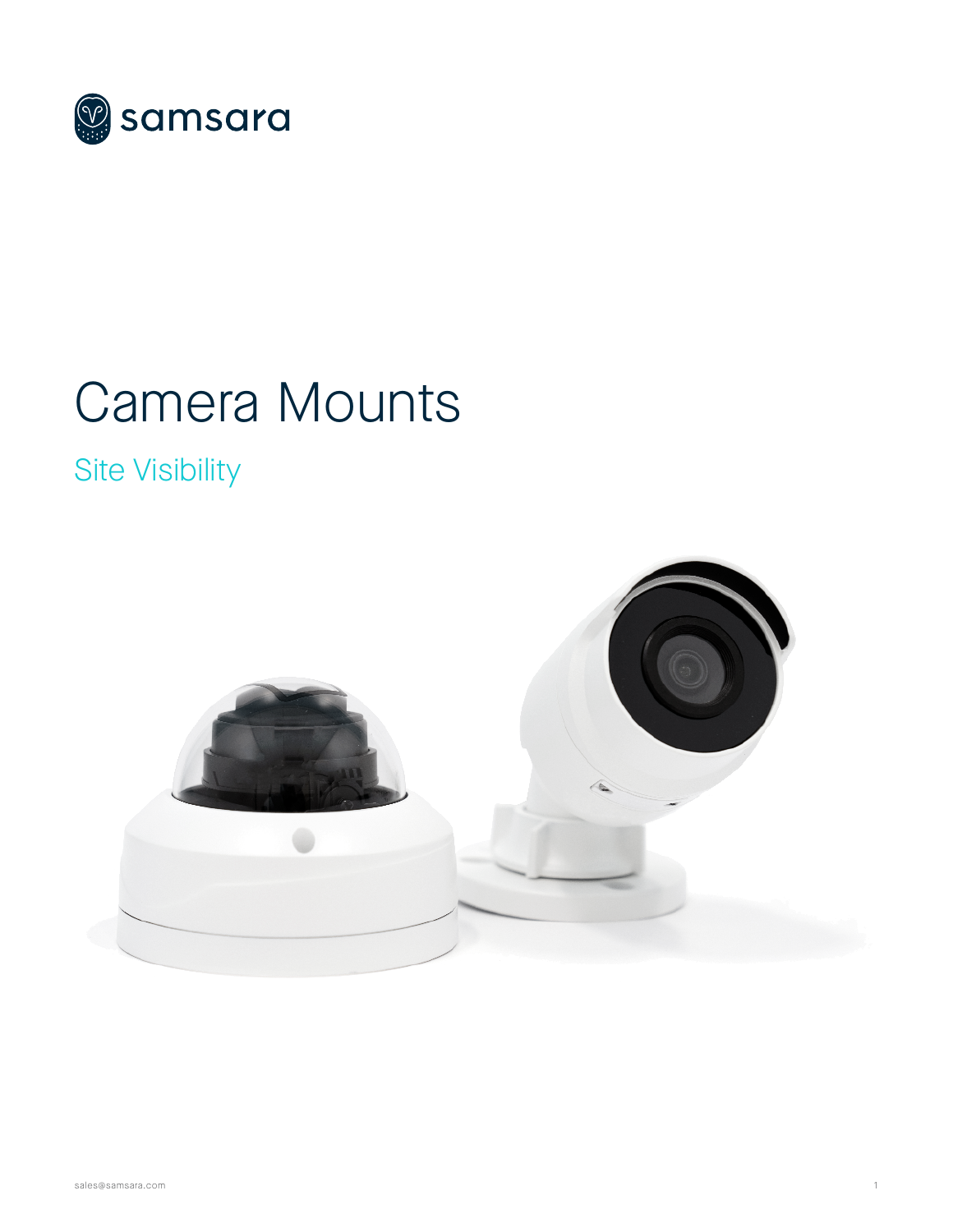## **Compatabilty**

| <b>Mount</b>                                 | <b>HW-SC11</b><br><b>Dome IP Site Camera</b> | <b>HW-SC21</b><br><b>Bullet IP Site Camera</b> |
|----------------------------------------------|----------------------------------------------|------------------------------------------------|
| ACC-SC-MNT-A1<br>Arm Mount and Mount Adapter |                                              |                                                |
| ACC-SC-MNT-J1<br>Junction Box                |                                              |                                                |
| ACC-SC-MNT-P1<br>Pole Mount                  |                                              |                                                |

\*REQUIRES ARM MOUNT FOR INSTALLATION

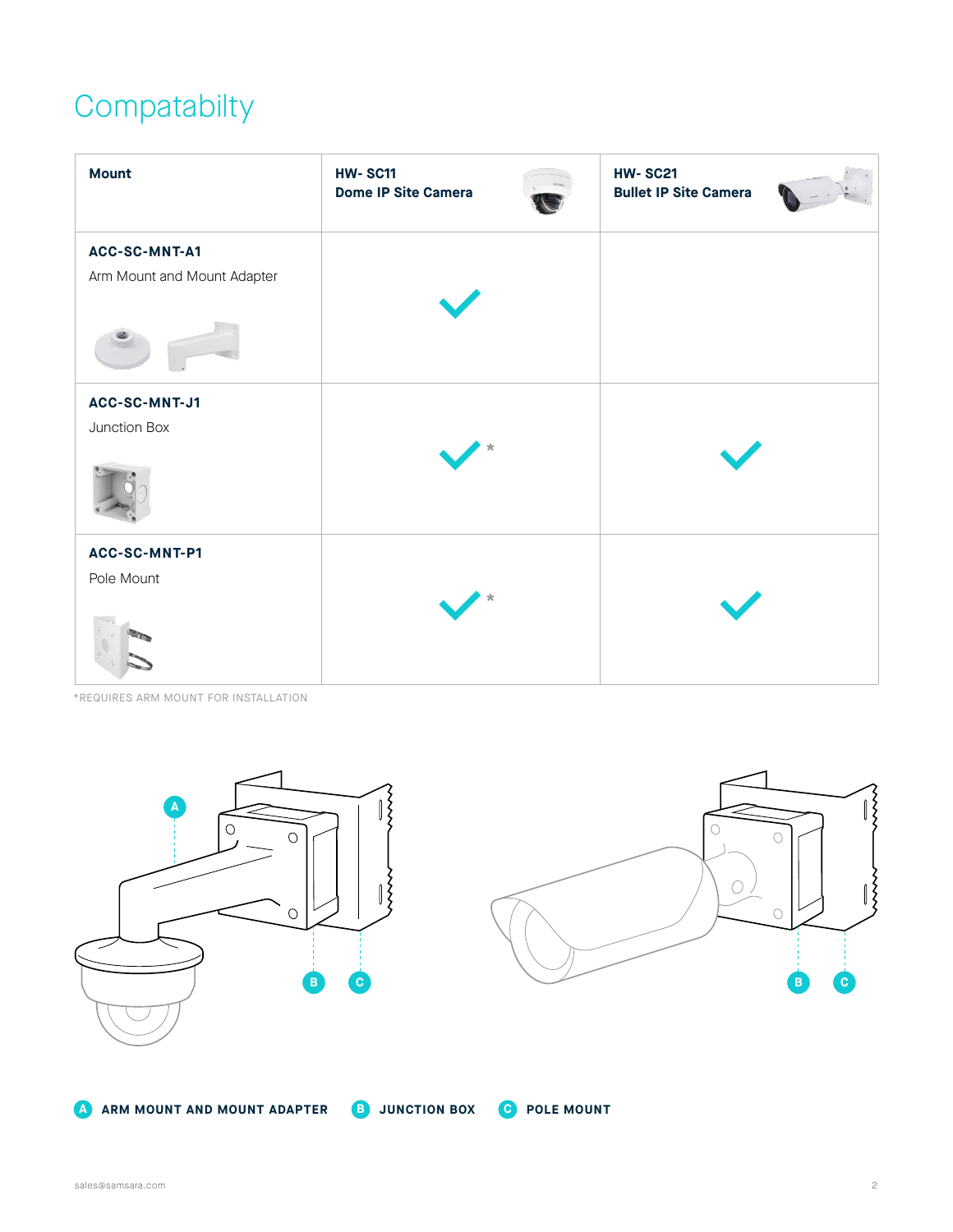### Technical Specifications

#### **ACC-SC-MNT-A1 — ARM MOUNT AND MOUNT ADAPTER**

### Arm Mount and Mount Adapter

Compatible with SC11 Dome IP Site Camera.

Attaches to Junction Box (ACC-SC-MNT-J1) or Pole Mount (ACC-SC-MNT-P1) via Junction Box.

#### **ARM ADAPTER**

| Model      | Part of ACC-SC-MNT-A1          |
|------------|--------------------------------|
| Material   | Aluminum Alloy                 |
| Dimensions | $231 \times 117 \times 117$ mm |
| Color      | White                          |
| Weight     | 700a                           |

#### **MOUNT ADAPTER**

| Model             | Part of ACC-SC-MNT-A1 |
|-------------------|-----------------------|
| Material          | Aluminum Alloy        |
| <b>Dimensions</b> | $115 \times 41.5$ mm  |
| Color             | White                 |
| Weight            | 244g                  |

#### **PACKAGING**

| <b>Box Size</b>   | $242.5 \times 181 \times 153$ mm |
|-------------------|----------------------------------|
| <b>Box Weight</b> | 318a                             |



Ō

 $\circ$ 











**117MM**

 $\overline{\circ}$ 

 $\circ$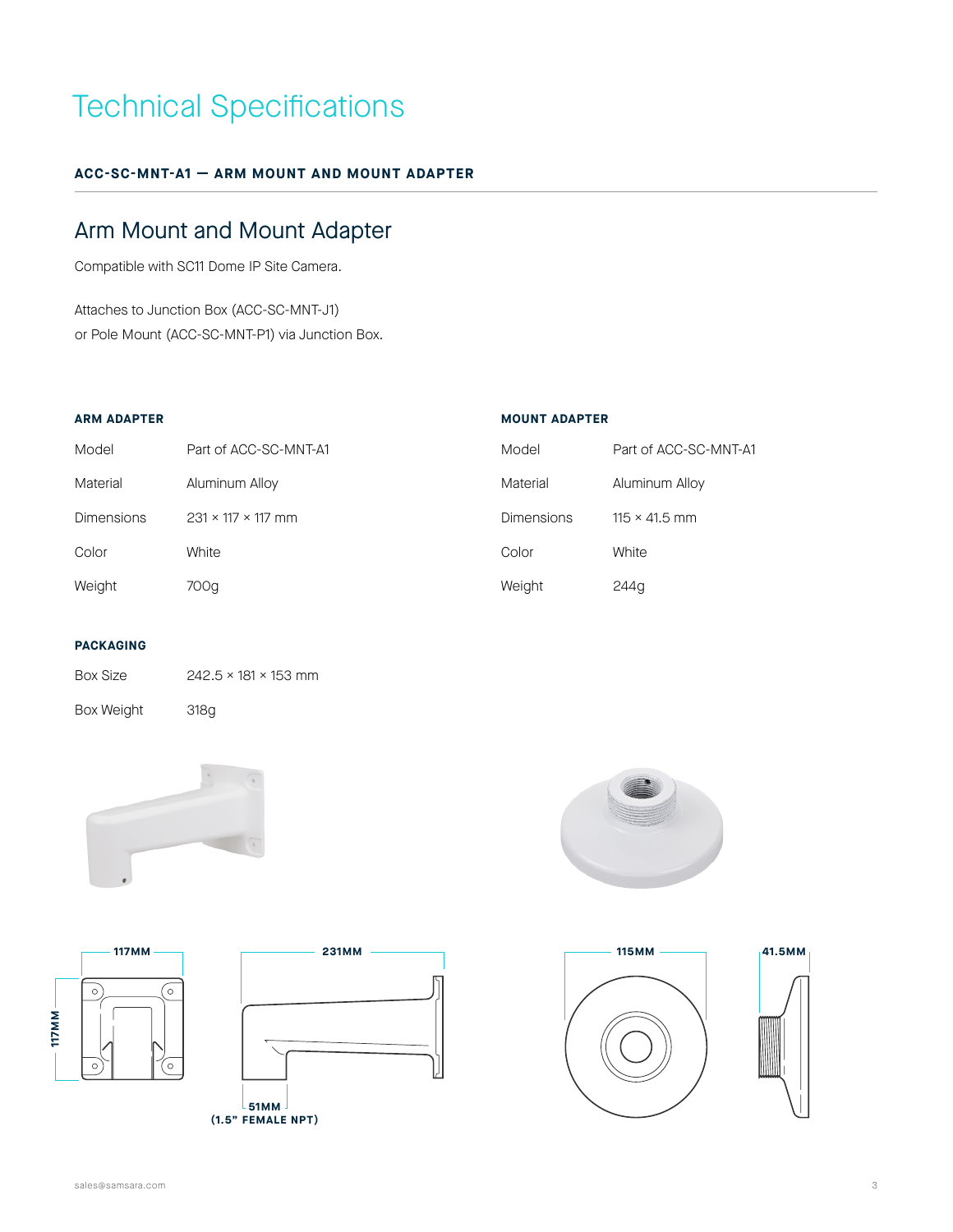# Technical Specifications

**ACC-SC-MNT-J1 — JUNCTION BOX**

### Junction Box

Compatible with SC11 Dome IP Site Camera and SC21 Bullet IP Site Camera.

Attaches to Arm Mount (ACC-SC-MNT-A1) or Pole Mount (ACC-SC-MNT-P1).

#### **MOUNT ADAPTER**

| Model           | ACC-SC-MNT-J1                    |
|-----------------|----------------------------------|
| Material        | Aluminum Alloy                   |
| Dimensions      | $122 \times 122 \times 63$ mm    |
| Color           | <b>White</b>                     |
| Weight          | 550a                             |
| <b>Box Size</b> | $138 \times 1475 \times 76.5$ mm |
| Box Weight      | 91a                              |